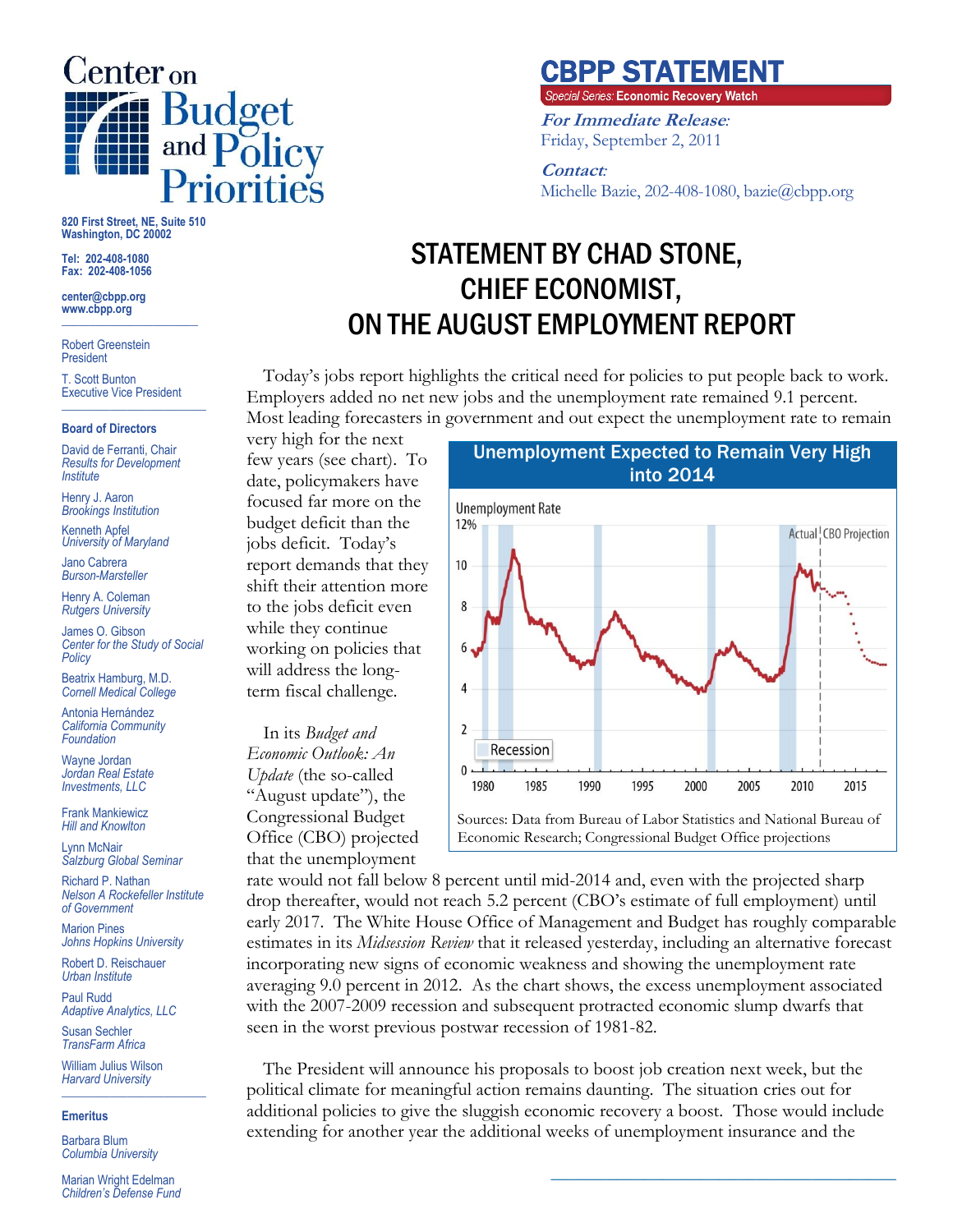payroll tax cut scheduled to expire at the end of this year; additional infrastructure investment, such as the Fix America's Schools Today program (FAST!), that increases the country's long-term productive capacity while boosting economic growth and job creation in the short term; and federal assistance to states, which continue to enact job-killing budget measures to satisfy their balanced budget requirements.

The joint congressional committee that the recent debt-limit agreement established has the authority to meet its deficit reduction target for the next ten years by allowing additional spending and tax cuts to boost the economy and create jobs in the first few years, offset by a sufficiently large balanced package of revenue and spending measures to take effect in later years when the economy is stronger. That would be a real contribution to the debate over how to create jobs.

## About the August Jobs Report

Job growth ground to a halt in August, and the labor market remains in a deep slump.

- Private and government payrolls did not increase at all in August. Private employers on net added only 17,000 jobs (about 45,000 telecommunications workers were on strike, however, depressing the private payroll numbers). The decline of 17,000 government jobs reflected a loss of 2,000 federal jobs, a gain of 5,000 state government jobs, and a loss of 20,000 local government jobs. State and local job losses would have been even larger without the return of about 22,000 workers from a partial government shutdown in Minnesota.
- This is the  $18<sup>th</sup>$  straight month of private-sector job creation, with payrolls growing by 2.4 million jobs (a pace of 133,000 jobs a month) since February 2010; total nonfarm employment (private plus government jobs) has grown by 1.9 million jobs over the same period, or 105,000 a month. Growth of 200,000 to 300,000 jobs a month or more is typical in strong economic recoveries, so the modest pace of just 40,000 jobs per month over the last four months is deeply disappointing.
- In August, despite 18 months of private-sector job growth, there were still 6.9 million fewer jobs on nonfarm payrolls than when the recession began in December 2007, and 6.4 million fewer jobs on private payrolls.
- The unemployment rate remained 9.1 percent in August, and the number of unemployed edged up to 14.0 million. The unemployment rate was 8.0 percent for whites (3.6 percentage points higher than at the start of the recession), 16.7 percent for African Americans (7.7 percentage points higher than at the start of the recession), and 11.3 percent for Hispanics or Latinos (5.0 percentage points higher than at the start of the recession).
- The recession and lack of job opportunities drove many people out of the labor force, and we have yet to see a sustained return to labor force participation (people aged 16 and over working or actively looking for work) that would mark a strong jobs recovery. Over the last six months the labor force has grown by just 58,000 people per month, not even keeping up with population growth, and the number of people with a job has grown by just 9,000 per month. The labor force participation rate edged up to 64 percent in August, but is lower than it was at the start of the year and remains at levels last seen in 1984.

**\_\_\_\_\_\_\_\_\_\_\_\_\_\_\_\_\_\_\_\_\_\_\_\_\_\_\_\_\_\_\_\_\_\_\_\_\_**